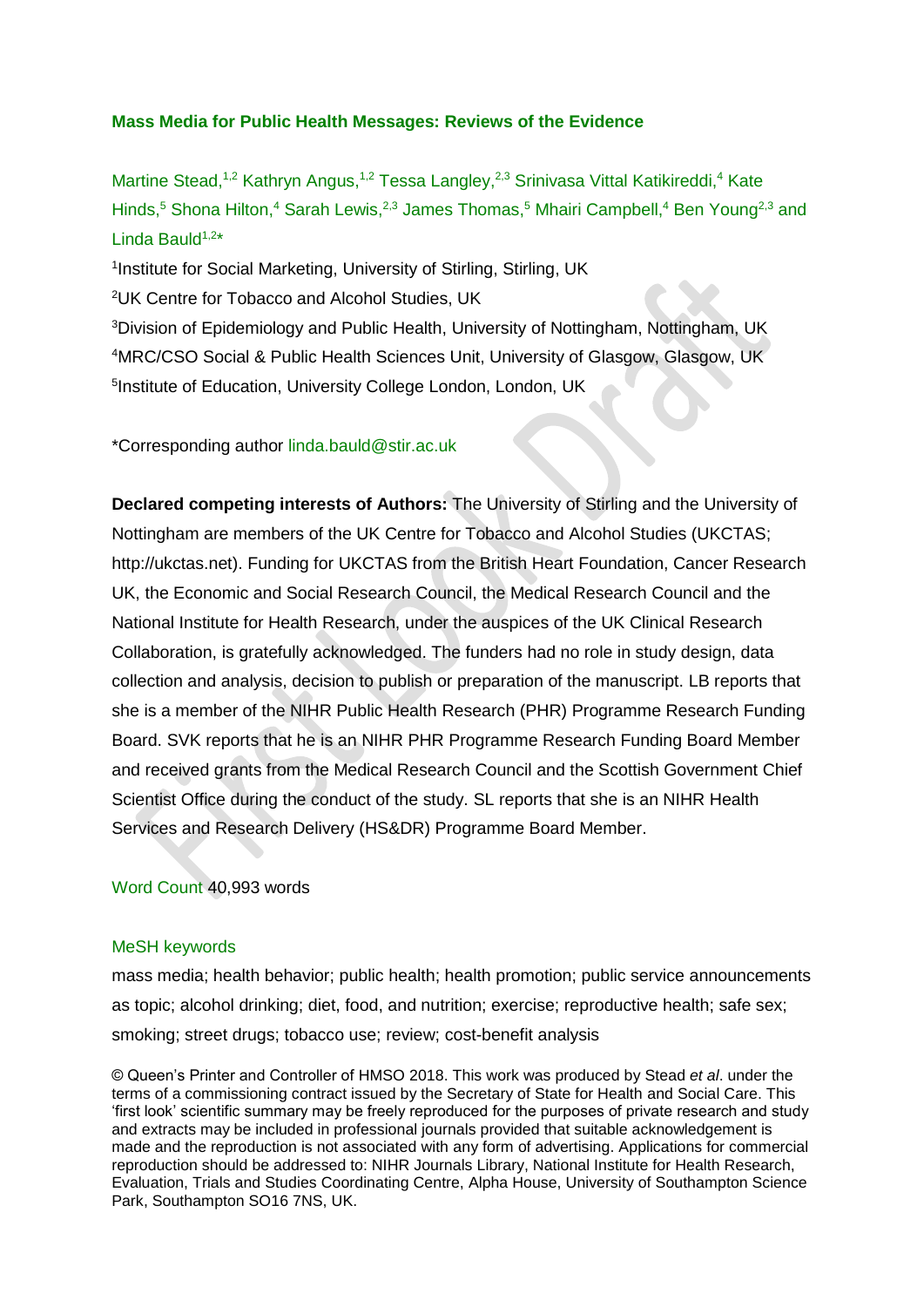### *Important*

*A 'first look' scientific summary is created from the original author-supplied summary once the normal NIHR Journals Library peer and editorial review processes are complete. The summary has undergone full peer and editorial review as documented at NIHR Journals*  Library website and may undergo rewrite during the publication process. The order of *authors was correct at editorial sign-off stage.* 

*A final version (which has undergone a rigorous copy-edit and proofreading) will publish as part of a fuller account of the research in a forthcoming issue of the Public Health Research journal.*

*Any queries about this 'first look' version of the scientific summary should be addressed to the NIHR Journals Library Editorial Office – [journals.library@nihr.ac.uk](mailto:journals.library@nihr.ac.uk)*

*The research reported in this 'first look' scientific summary was funded by the PHR programme as project number 13/163/17. For more information visit <https://www.journalslibrary.nihr.ac.uk/programmes/phr/1316317/#/>*

*The authors have been wholly responsible for all data collection, analysis and interpretation, and for writing up their work. The PHR editors have tried to ensure the accuracy of the authors' work and would like to thank the reviewers for their constructive comments however; they do not accept liability for damages or losses arising from material published in this scientific summary.*

*This 'first look' scientific summary presents independent research funded by the National Institute for Health Research (NIHR). The views and opinions expressed by authors in this publication are those of the authors and do not necessarily reflect those of the NHS, the NIHR, NETSCC, the PHR programme or the Department of Health and Social Care. If there are verbatim quotations included in this publication the views and opinions expressed by the interviewees are those of the interviewees and do not necessarily reflect those of the authors, those of the NHS, the NIHR, NETSCC, the PHR programme or the Department of Health and Social Care.*

### **Scientific summary**

## **Background**

Mass media such as radio, television, newspapers and digital, social and mobile media, can be used to communicate public health messages at the population level, potentially reaching many more people than other interventions. Communication through mass media involves not just the receipt of information but also a two-way interactive process where change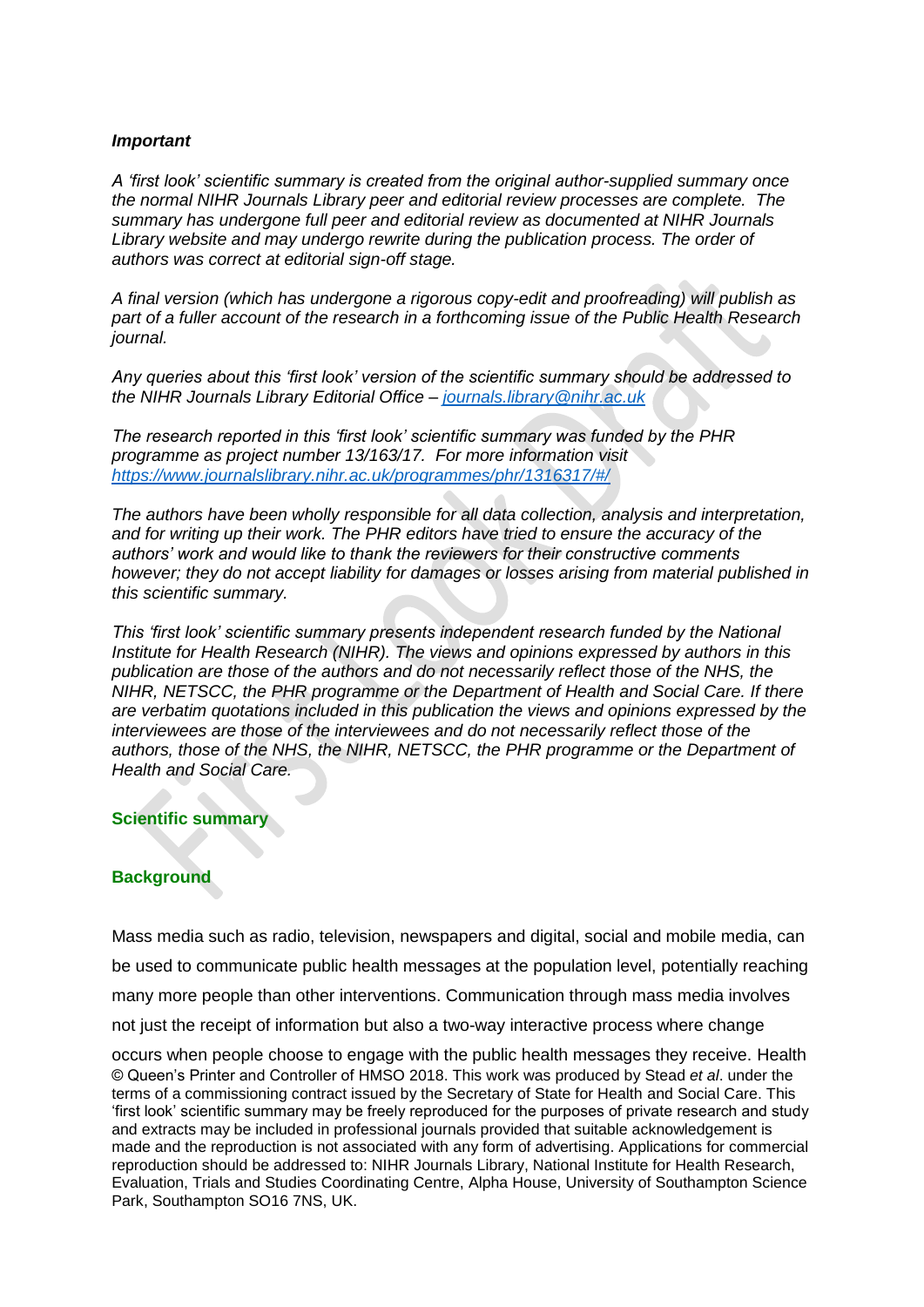behaviours including smoking, alcohol use, poor diet and lack of physical activity are the primary preventable causes of non-communicable diseases (NCDs) including cancer, coronary heart disease and stroke. Achieving changes in these behaviours and others is an important component of NCD prevention.

Previous research has shown that mass media communications can result in positive changes in health behaviours across a range of populations. However, effectiveness varies depending on the extent, focus, targeting, theoretical basis, content, source and duration of the campaign, and whether and how the campaign interacts with other interventions and policies.

There have been few attempts to synthesise evidence of the effectiveness of mass media campaigns across multiple health behaviours. An approach which examines intervention effectiveness across several health topic areas is able to offer a broad overview of evidence, and to bring attention to areas where no systematic reviews have been conducted. In addition, for those designing or commissioning mass media campaigns, reviews of the evidence can help to guide decision-making regarding in what contexts and for what behaviours mass media campaigns may be most useful.

## **Objectives**

The aim of the study was to provide the NHS, local authorities, government and other organisations with evidence on the effective use of mass media to communicate public health messages.

The eight objectives were to:

- 1. Assess the effectiveness of mass media campaigns to communicate public health messages.
- 2. Examine the components of messages that can be effectively communicated through mass media.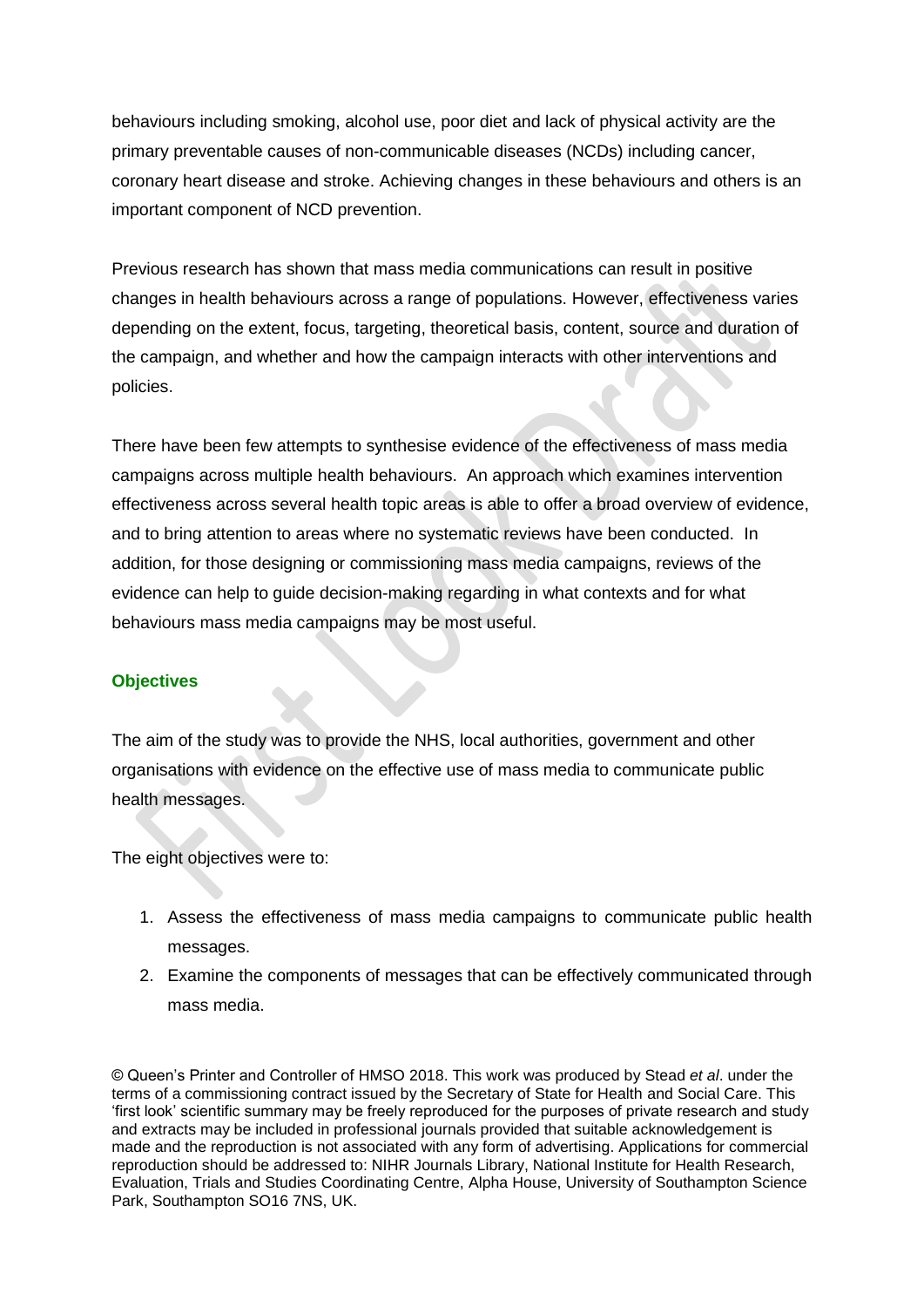- 3. Explore how different types and forms of media campaigns can reach and be effective with different target populations (particularly disadvantaged groups).
- 4. Assess new or emerging evidence about campaigns that employ different forms of media.
- 5. Examine the relationship between local, regional and national campaigns and evidence of effectiveness where this exists.
- 6. Assess the extent to which mass media campaigns can interact with other interventions or services to improve health outcomes.
- 7. Explore the currency, utility and applicability of findings as they emerge with key stakeholders.
- 8. Identify key research gaps in relation to mass media campaigns to communicate public health messages.

## **Methods**

The study involved a series of reviews of existing literature on mass media for public health messages across six health topics which represent the main preventable risk factors for morbidity and mortality in developed countries: alcohol use, diet, illicit substance use, physical activity, sexual and reproductive health, and tobacco use. It involved five main elements:

- Development of a logic model
- Review of reviews (Review A)
- Review of primary studies examining alcohol mass media campaigns (Review B)
- Rapid review of cost-effectiveness evidence (Review C)
- Review of recent primary studies of mass media campaigns conducted in the UK (Review D).

We developed a logic model with two major components: actions (comprising the intervention inputs, activities and media outcomes); and changes (made up of proximal, intermediate and distal outcomes). We developed initial logic models for each of the topic areas before synthesising these into a common logic model. This model was then discussed with stakeholders and members of the public who helped us refine and develop it further.

<sup>©</sup> Queen's Printer and Controller of HMSO 2018. This work was produced by Stead *et al*. under the terms of a commissioning contract issued by the Secretary of State for Health and Social Care. This 'first look' scientific summary may be freely reproduced for the purposes of private research and study and extracts may be included in professional journals provided that suitable acknowledgement is made and the reproduction is not associated with any form of advertising. Applications for commercial reproduction should be addressed to: NIHR Journals Library, National Institute for Health Research, Evaluation, Trials and Studies Coordinating Centre, Alpha House, University of Southampton Science Park, Southampton SO16 7NS, UK.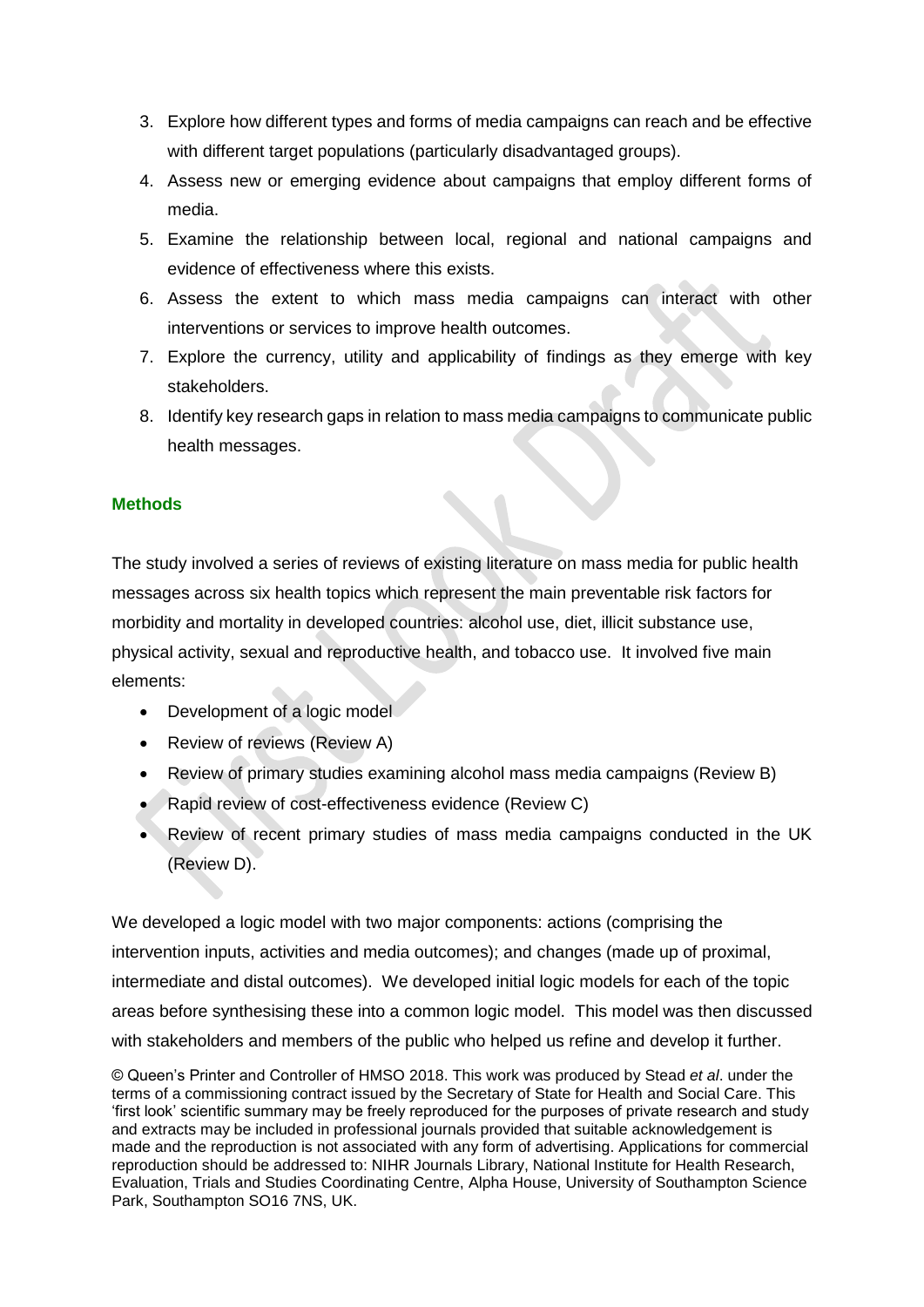The resulting logic model informed the reviews by helping us to define inclusion and exclusion criteria, identify moderators and mediating factors, guide the search for evidence, and to reflect on and interpret the evidence.

We searched for systematic reviews of the evidence for the effectiveness of mass media for each of the health topics covered by our study (Review A). We reviewed evidence from English-language systematic reviews published between January 2000 and January 2016 on the effectiveness of mass media campaigns across these six health topics.

No systematic reviews specifically addressing alcohol use or diet met our inclusion criteria. As a result of this, we conducted a systematic review of English-language primary studies, published by July 2016, which assessed the impact of mass media campaigns to reduce alcohol consumption and related harms (Review B). On diet, we conducted a scoping review of primary studies but the volume of literature identified was extensive and beyond study time and resources. Our identification of the absence of a systematic review of mass media campaign on diet contributed to the discussion of future research priorities.

We also conducted a rapid review of mass media cost-effectiveness evidence (Review C). We reviewed systematic and non-systematic reviews, published between January 2000 and January 2017, which assessed economic studies that evaluated both the costs and benefits of mass media campaigns for any of our six health topics.

Finally we conducted a review of English-language primary studies of mass media campaigns targeting the six health topics carried out in the UK and published between January 2011 and September 2016 (Review D). This was conducted to provide additional evidence on campaign characteristics which might be associated with effectiveness which was directly relevant to the current or recent UK context.

## **Results**

Our results aimed to address the overall aim and objectives of the study and are grouped into five main headings: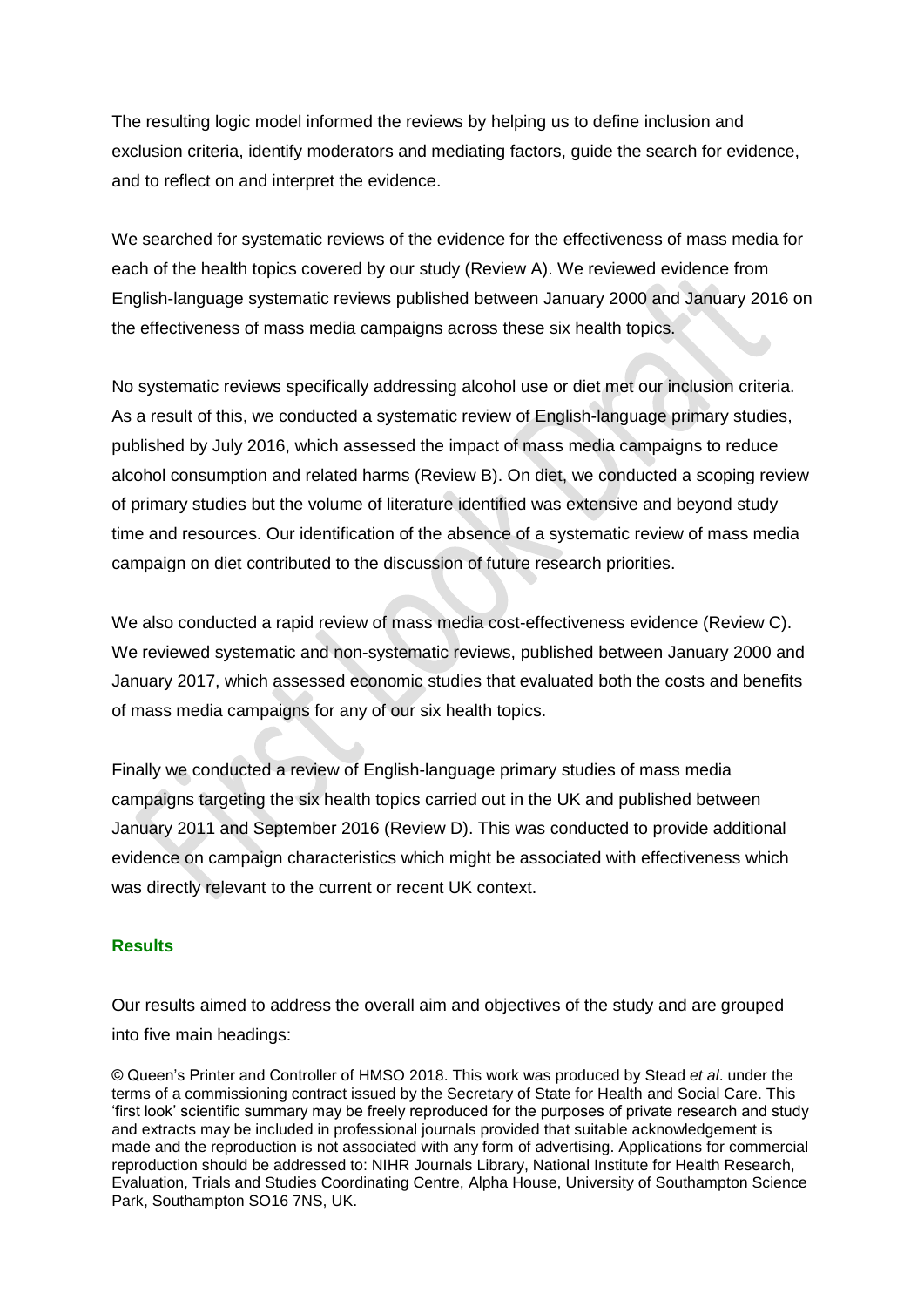- the effectiveness and cost-effectiveness of mass media campaigns (Objective 1 and some aspects of Objective 6)
- the effectiveness of mass media campaigns with different target populations (Objective 3)
- the characteristics of mass media campaigns (Objectives 2, 4 and 5)
- responses of stakeholders to our findings (Objective 7)
- research gaps and implications for future research (Objective 8).

## *How effective are mass media campaigns?*

Review A identified 36 reviews, assessed together for the first time in our study. Overall we found that the evidence for the effectiveness of mass media for behaviour change is mixed. The amount of evidence varies across health topics, with most evidence relating to tobacco control campaigns followed by sexual health and physical activity campaigns. No reviews examined mass media campaigns addressing alcohol or diet, although evidence on these was found in reviews examining 'mixed topics' (more than one of our six topics). The strength of evidence from reviews also varies. We found moderate evidence for the positive effects of mass media campaigns on reducing sedentary behaviour and sexual healthrelated behaviours such as condom use. The impact of the mass media on tobacco use and physical activity, such as stair use and brisk walking, was mixed, but with some evidence in both cases. In contrast, the available and again low certainty evidence on illicit drugs, suggests no impact of mass media campaigns. There was very limited evidence for effects on diet.

Mass media campaigns may not be able to directly change behaviour in most instances, based on available evidence, but they can affect knowledge and awareness, which our logic model suggests may contribute to longer term outcomes. We found evidence of increased knowledge and awareness in relation to sexual health, physical activity and diet, and increased knowledge and awareness of tobacco risks and services to help quit. There were also positive impacts on intention to increase physical activity, and some evidence of positive impacts on intention to quit smoking. There was mixed evidence on intention to stop the use of illicit drugs, and to use contraception.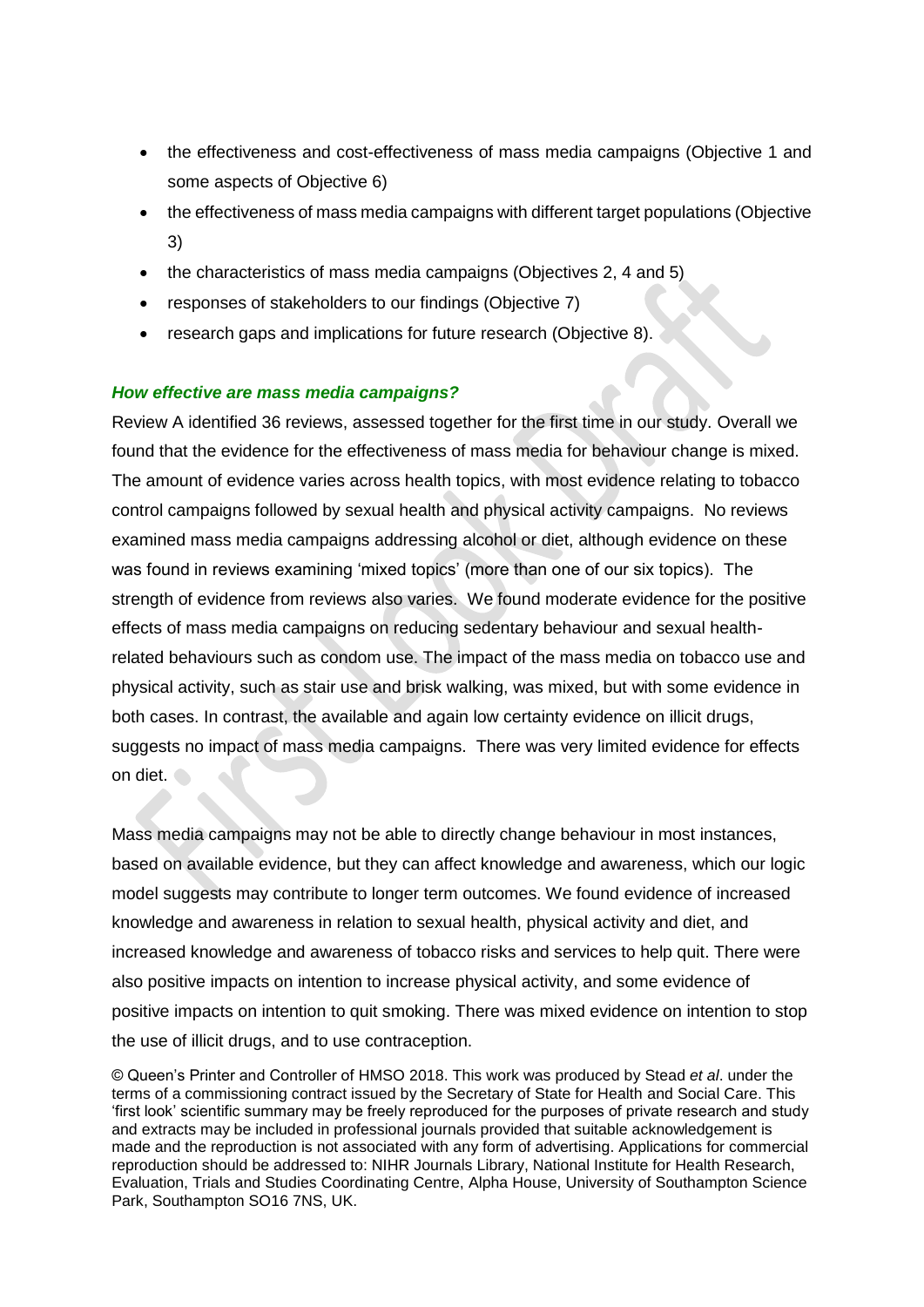Review A also identified 'treatment seeking' as a reported outcome and this is relevant to Objective 6, interaction with other interventions, as it involves a mass media campaign prompting contact with services that could support behaviour change. Here we found evidence that mass media campaigns can prompt calls to smoking quitlines, and may help increase the use of sexual health clinics.

Our findings suggested that the more complex the behaviour, the more difficult it may be for mass media campaigns to have an impact. Of the behaviours that were included in our review, stronger evidence of success in behaviour change was seen for sedentary behaviour and sexual health behaviour (eg. wearing a condom). However, some included reviews suggest that mass media as part of a comprehensive approach to addressing smoking, for example, are likely to be effective and at least one found evidence that tobacco control mass media campaigns may affect attitudes towards smoking and intentions to smoke in young people.

We conducted a new systematic review of alcohol mass media campaigns which included 24 studies (Review B). This found that mass media health campaigns about alcohol are often recalled by individuals and have achieved changes in knowledge, attitudes and beliefs about alcohol, but there was little evidence of reductions in alcohol consumption.

Review C, which assessed cost-effectiveness in 20 reviews, found moderate evidence that tobacco control mass media campaigns can be cost-effective. There was weak evidence in relation to diet – restricted to salt intake – and physical activity, and no evidence in relation to the cost-effectiveness of sexual health campaigns, despite efforts to identify such evidence within the reviews.

### *How effective are mass media campaigns with different target populations?*

The majority of the reviews included in Review A provided evidence on whether the effects of mass media campaigns were similar or different across sub-populations. We found that mass media campaigns may reach and affect groups in the population differently. Although age differences were not always measured, reviews of tobacco and illicit drug campaigns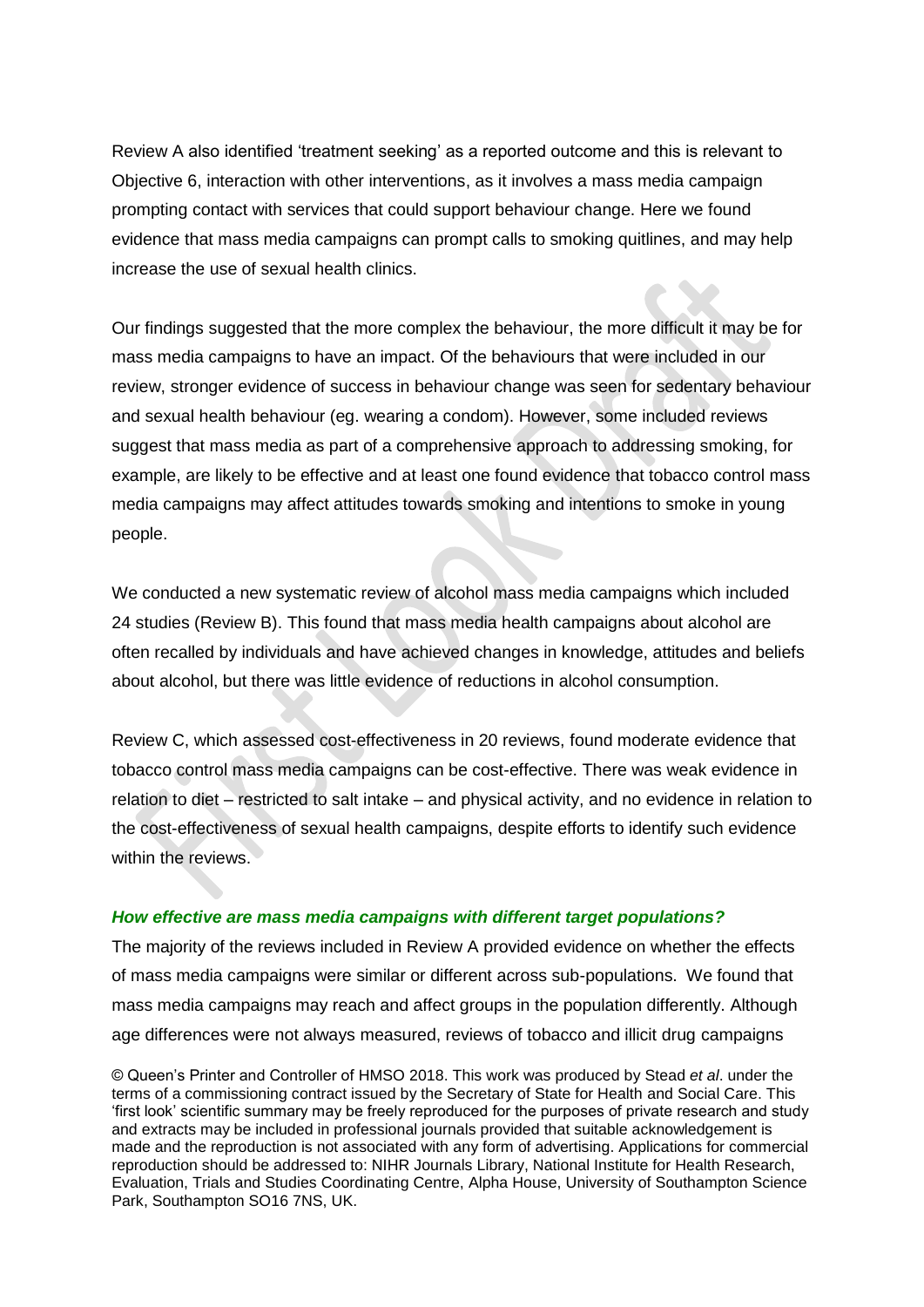found mass media appeared to be more effective for young people and particularly younger children than older teenagers. There was modest evidence that mass media outcomes for tobacco, sexual health and physical activity do not differ by gender and no clear consistent evidence was found for ethnicity or socio-economic status. When populations were categorised by baseline health behaviours, there was evidence that physical activity campaigns may be more effective for obese or less active people.

#### *What characteristics of mass media campaigns are associated with effectiveness?*

We drew on both Review A and Review D, our review of recent (published 2011-2016) UK primary studies (23 studies), to address this question.

There was limited evidence on the contribution of mass media campaign characteristics to effectiveness, with only a small number of reviews and studies conducting statistical analyses to measure the impact of different characteristics. There was little evidence from either review regarding the role that theory or the media channel may play in campaign effectiveness. However, there was useful evidence on the duration/intensity of campaigns. Longer duration or greater intensity/exposure were found to be related to effectiveness in several reviews, with most of the evidence relating to tobacco and to a lesser extent sexual health campaigns. Although few reviews/studies specified how long or intense campaigns should be to produce effects, one review (USA/Canada) suggested that advertisements should be aired for a minimum of six months to affect awareness and up to 24 months to impact on behaviours, and as continuously as possible.

There was evidence from both reviews, and particularly from recent UK studies, that the content of messages may be important, with evidence that both positive and negative messages and social norms messages can affect smoking behaviour. There was also evidence that targeting can be effective, suggesting that messages need to be tailored to target audiences while avoiding patronising or stereotyping. There was very limited evidence on new media and how it relates to effectiveness.

<sup>©</sup> Queen's Printer and Controller of HMSO 2018. This work was produced by Stead *et al*. under the terms of a commissioning contract issued by the Secretary of State for Health and Social Care. This 'first look' scientific summary may be freely reproduced for the purposes of private research and study and extracts may be included in professional journals provided that suitable acknowledgement is made and the reproduction is not associated with any form of advertising. Applications for commercial reproduction should be addressed to: NIHR Journals Library, National Institute for Health Research, Evaluation, Trials and Studies Coordinating Centre, Alpha House, University of Southampton Science Park, Southampton SO16 7NS, UK.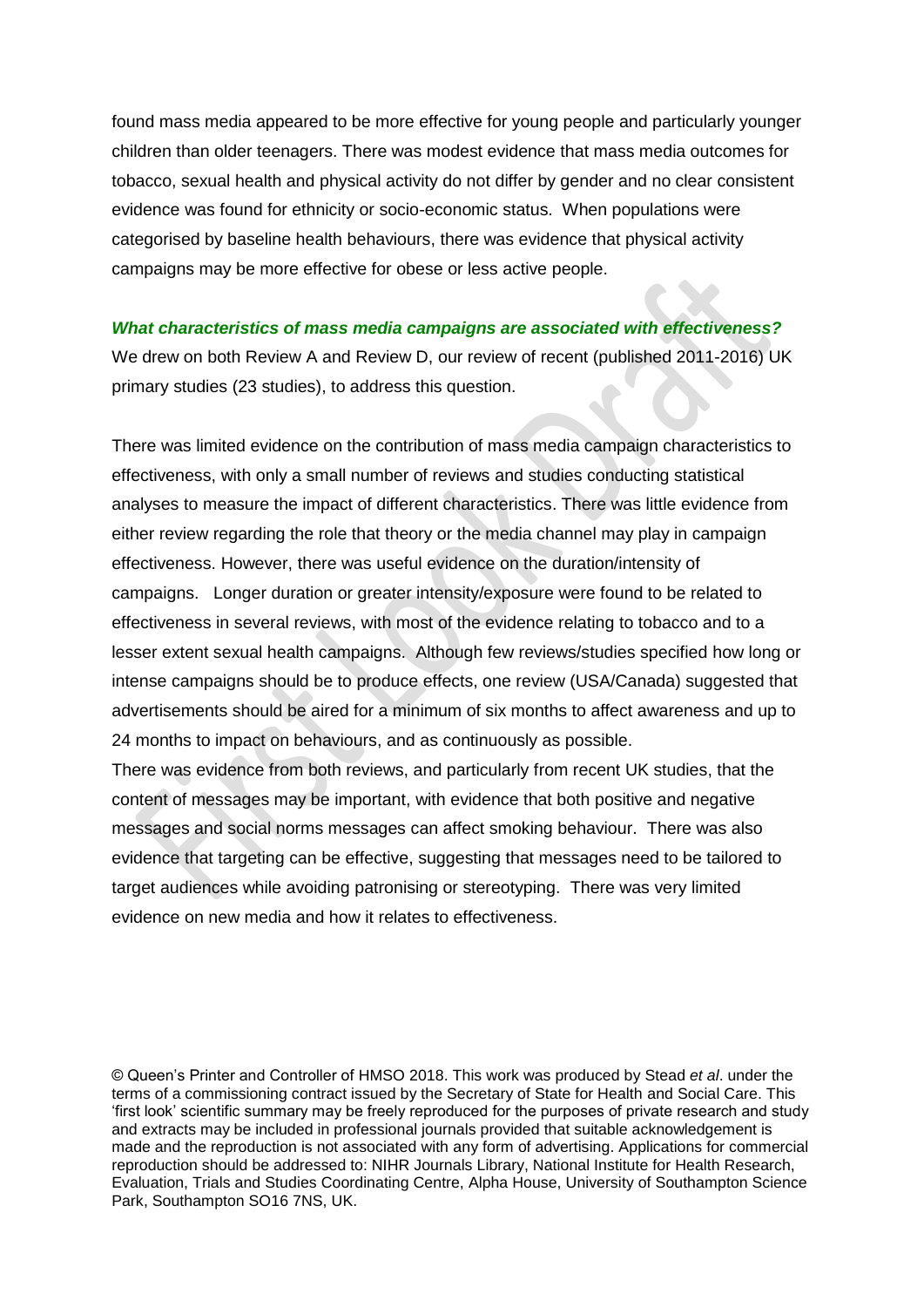### *How did stakeholders respond to our findings?*

We consulted with a range of stakeholders and the public during our study. Near the end of the study we convened a large stakeholder event with around 50 delegates from government, local authorities, the NHS, academia and the public. Delegates who were involved in designing or implementing public health mass media campaigns expected greater and more consistent evidence of effectiveness and cost-effectiveness. Their responses were helpful in reviewing our findings. This was particularly the case for tobacco control campaigns. These have a long history and relevant questions were posed regarding the grey literature, particularly on local and regional campaigns (which our study did not assess) and the relationship between wider tobacco control policies (i.e tax increases, smokefree legislation, advertising bans) which the identified literature did not explore in detail. However, participants welcomed our new systematic review of mass media campaigns on alcohol and some of our key findings relating to intensity/duration and target audience.

In addition, we discussed our findings in detail with two groups of young people attending a youth club in Edinburgh. This was particularly useful in terms of reflecting on their own experience of mass media campaigns. The young people engaged effectively with our logic model and discussed their recollection and engagement with recent public health mass media campaigns.

### *Research gaps and implications for future research*

We identified a range of research gaps and implications for research:

- The need for a systematic review of mass media campaigns addressing diet
- More rigorous evaluations of mass media campaigns including detailed information on the campaign and exposure.
- More evidence on cost-effectiveness, particularly on topics other than tobacco. Researchers should aim to include cost data and ideally assess cost-effectiveness in future studies.
- More reviews and primary studies which examine digital media, including comparisons with traditional media channels. The uncontrolled and co-created